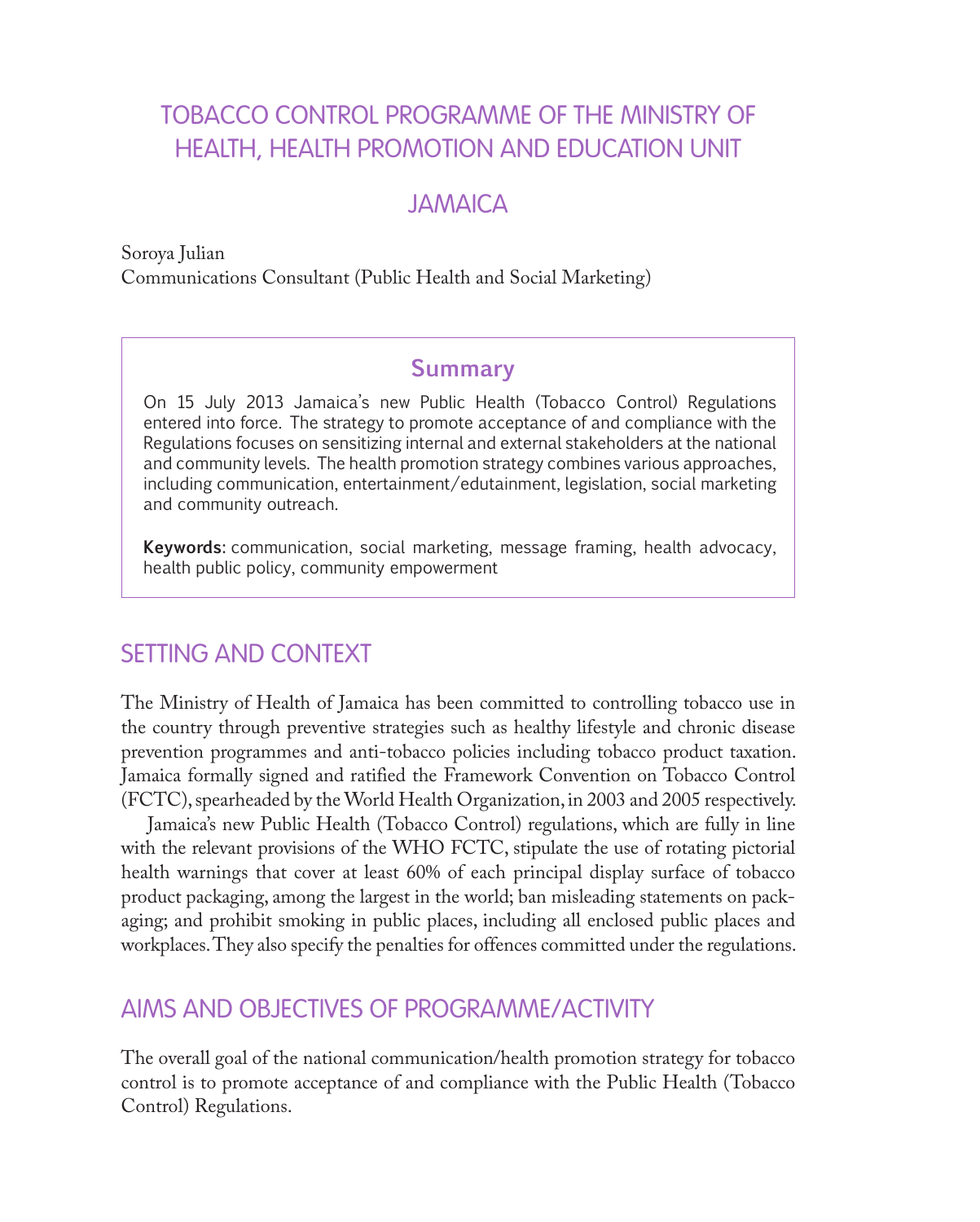The main objectives include:

- sensitizing internal stakeholders on the Public Health (Tobacco Control) Regulations and the key messages
- promoting key messages and relevant areas of Public Health Tobacco Regulations to external stakeholders.

In addition there is a broad objective for the field/community level, which is to collaborate with key parish level (internal and external) stakeholders in the development, execution and evaluation of a tobacco control education campaign aimed at increasing public and community awareness regarding prevention and cessation measures and the key messages relating to tobacco legislation.

# Description of the main features

The communication/health promotion strategy is implemented at the national and the community/field level. At the national level strategies include: use of mass media (national





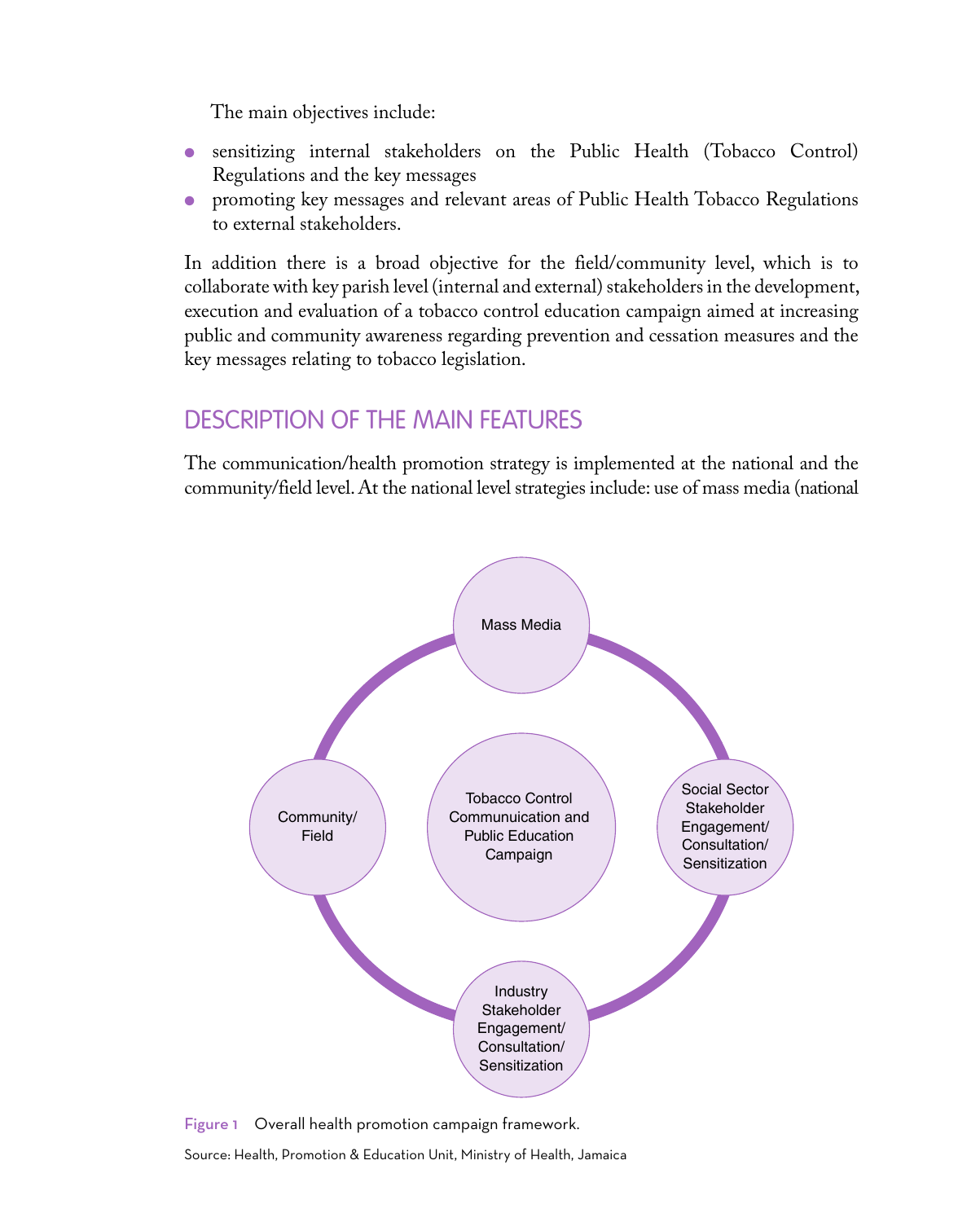and local print, radio and television); national stakeholder sensitization sessions (internal and external); use of special events and identification and promotion of places that sell 'no smoking' signs. At the community/field level strategies include: material development such as the creation of toolkits (presentations, educational materials, CDs and DVDs) for the field; sensitization sessions for healthcare workers; training of leaders and/or other key influential champions from targeted groups and utilization of special events to promote targeted messages. Target audiences include schools (youth), churches, workplaces, community groups, service groups, taxi associations and the general public.

The key messages promote:

- 1. knowledge of facts and statistics related to tobacco control, for example, the amount of chemicals in tobacco smoke
- 2. awareness that the Regulations exist to protect the health of children, workers and the general public
- 3. awareness that breathing secondhand smoke is smoking without a choice
- 4. awareness that smoking is banned in specified public places
- 5. the right of each person to a smoke free public place
- 6. smoking cessation services

The communication/health promotion strategy for tobacco is being implemented using a phased approach. In Phase One the national tobacco control communication team in conjunction with the Ministry of Health's Public Relations Unit created a display at the announcement of the new Regulations at Parliament during Sectoral Debate in June 2013. The display was created to sensitize persons to the harmful effects of smoking



Photograph of display at Sectoral debate presentation

Source: Health, Promotion and Education Unit, Ministry of Health, Jamaica